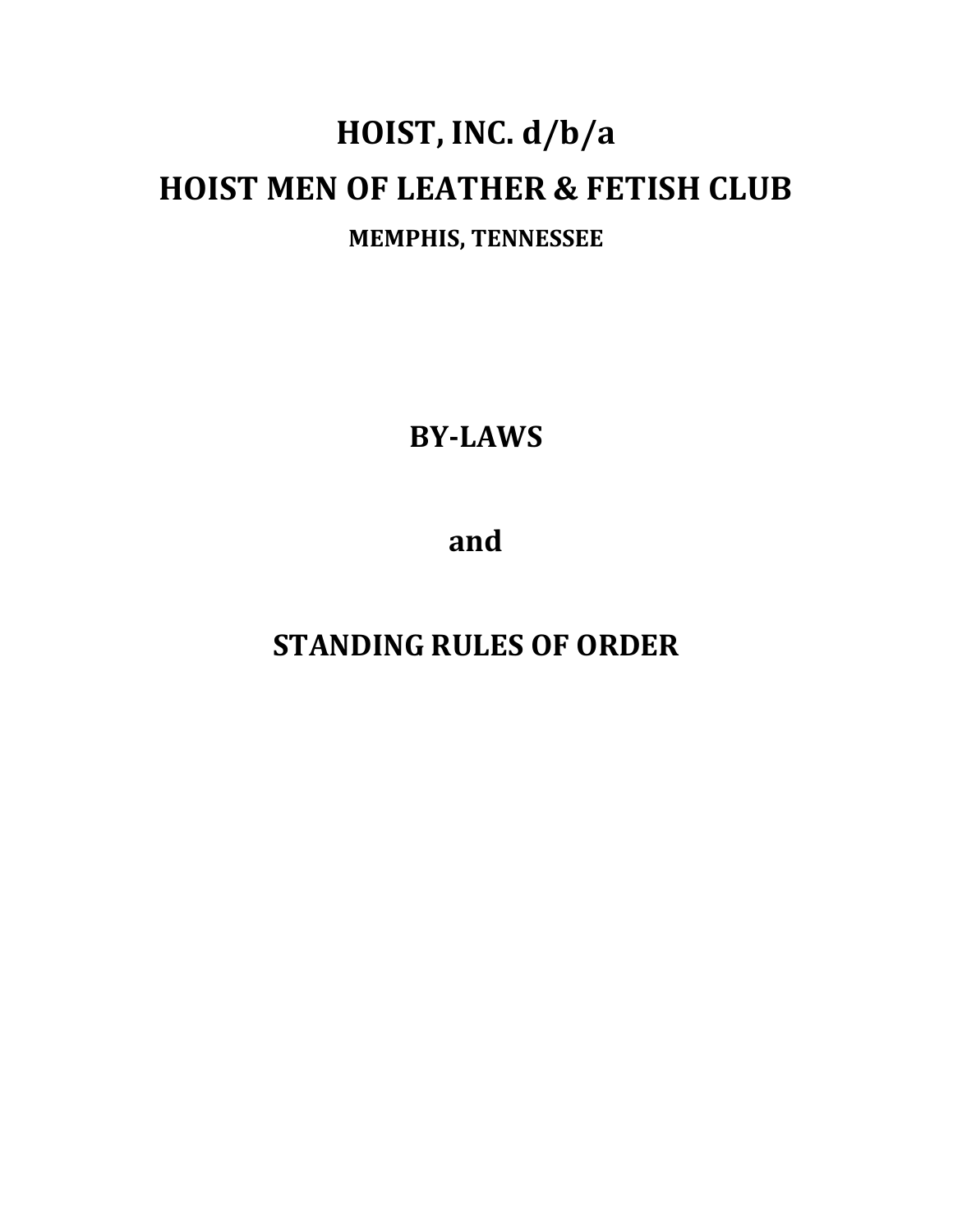#### **REVISED APRIL 2016**

### **BY-LAWS**

#### **Article I NAME OF CORPORATION**

The name of this corporation shall be "Hoist, Inc. "and its headquarters shall be in Memphis, Tennessee.

#### **Article II PURPOSE OF THIS CORPORATION**

- Section 1 The purpose of this Corporation is to establish an organization to further the ideals of brotherhood and friendship and to promote social and charitable functions among adult men interested in BDSM, leather and related fetishes.
- Section 2 This corporation is not organized for pecuniary benefit and shall not declare dividends.

#### **Article III TYPES OF MEMBERSHIP**

Membership in the Corporation shall be divided into five (5) types:

A. Active/Regular – a full member who is in good standing and who has voting privileges

Pledge – a potential member who is in the first formal stage of becoming a member

- B. Associate a member of another similar club or a former Hoist member who wishes to become affiliated with Hoist without becoming an active member. This person may reside in Memphis or in another city or state
- C. Honorary bestowed to persons in recognition of outstanding service to the Corporation

Honorary Associate – bestowed to persons in recognition of services performed on behalf of the corporation

- D. Alumni bestowed by the Corporation to active members who have been members for at least 10 consecutive years
- E. Auxiliary A member that is unable to perform the responsibilities of a full member, is not eligible for Associate membership, but still wishes to be affiliated with the corporation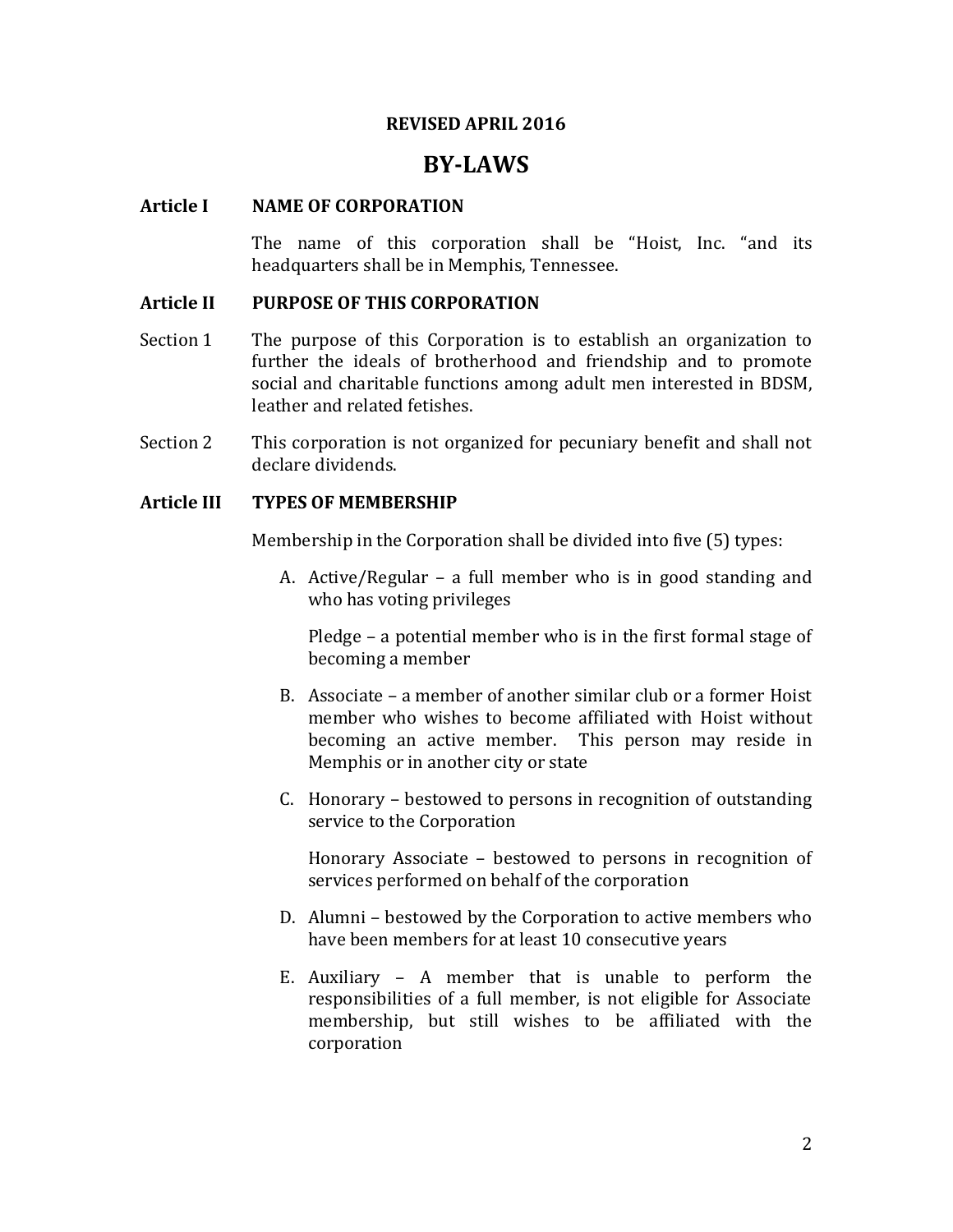#### **Article IV MEMBERSHIP APPLICATIONS**

- Section 1 Applicants for active membership must not now be or have been, in the last six (6) months, an active member of a similar Memphis club unless that club has ceased to exist.
- Section 2 An applicant for active membership must be sponsored by two members in good standing. An applicant for associate membership must be sponsored by two active members. An application for associate membership must be accompanied by a letter from the applicant's club stating that the applicant is a member in good standing if applicable.
- Section 3 The applicant applying for membership of any kind must be at least twenty-one years of age.
- Section 4 Upon membership approval of any kind by the corporation, the applicant shall immediately be notified of his acceptance or rejection by the Road Captain.
- Section 5 Resignation from membership shall be in writing and given to the President or an officer for presentation at the next meeting.

#### **Article V GOVERNING BODY**

The governance of the Corporation shall be vested in the Board of Directors.

#### **Article VI THE BOARD OF DIRECTORS**

- Section 1 The Board of Directors shall consist of the six (6) officers of the Corporation, i.e.,
	- A. President
	- B. Vice-President
	- C. Secretary
	- D. Treasurer
	- E. Road Captain
	- F. Sergeant at Arms
- Section 2 A minimum of four (4) Board Members must be represented in person or by proxy to constitute a quorum of the Board. No more than one proxy may be so counted in establishing the quorum.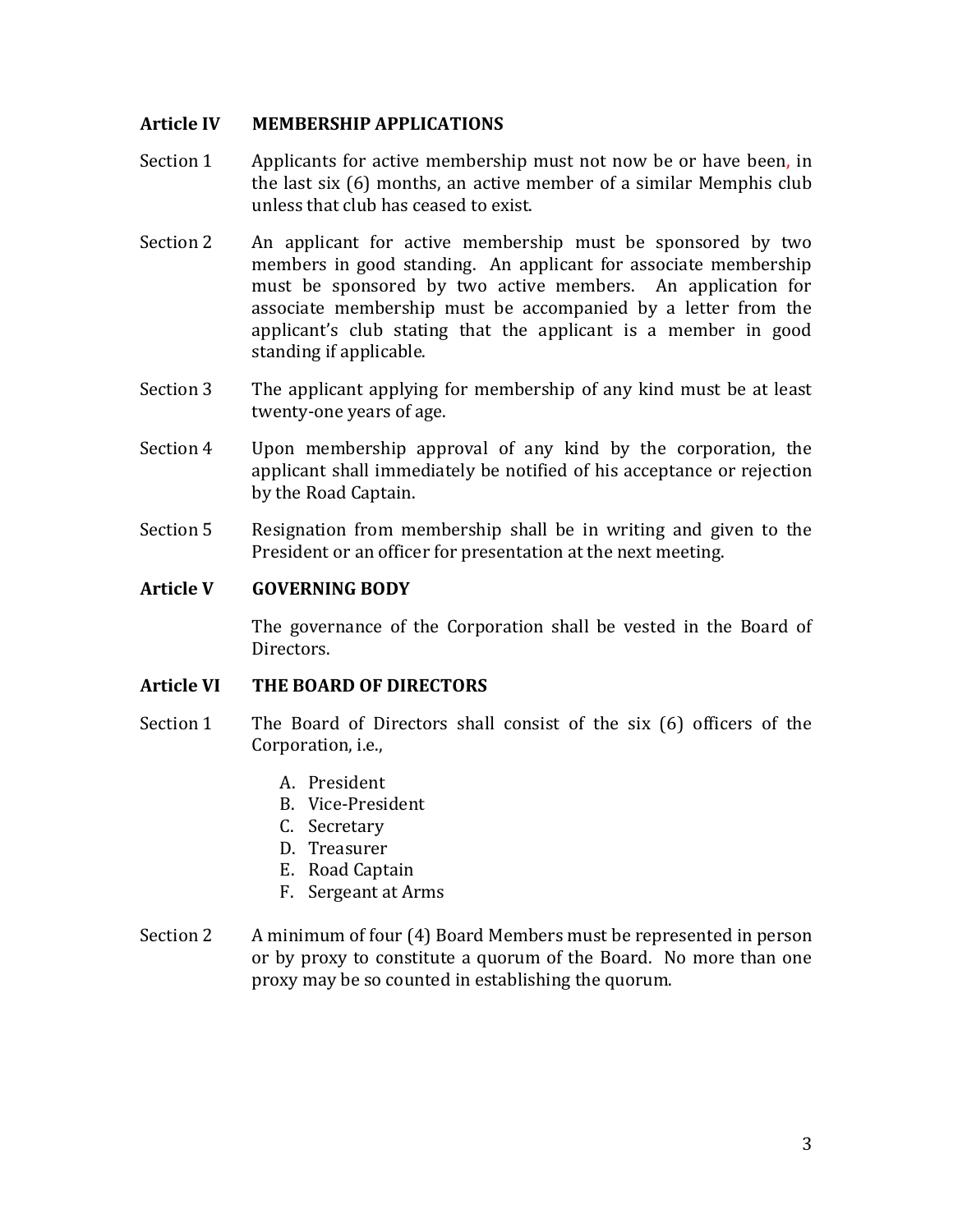Section 3 The directors and officers of the Corporation shall assume their offices for a term of two years at the January meeting at the start of new business. The President shall fill any vacancy until the next scheduled meeting when members in good standing shall vote by a secret ballot to fill the vacancy. Notification of the vacancy and the election will take place not less than ten (10) days before the next regularly scheduled meeting of the Corporation.

#### **Article VII THE OFFICERS OF THE CORPORATION**

#### Section 1 President

- A. The President shall be the executive head of the Corporation and shall preside at all meetings and functions of the club, both in and out of town, and shall be an ex-officio member of all committees.
- B. The President shall keep the Board of Directors fully informed as to the activities of the members of all committees.
- C. The President has voting power but can only exercise that power in the case of a tie when dealing with general club business. The President may vote, however, in the election of pledges, associates, alumni and honorary members and in the election of officers of The Corporation.
- D. The President shall appoint committees, chairmen and a club historian.

#### Section 2 Vice-President

- A. The Vice-President shall, in case of absence or disability of the President, assume the duties of the President.
- B. The Vice-President may preside over membership meetings at the discretion of the President.
- C. The Vice-President shall perform such other and additional duties as the President may direct.
- D. The Vice-President shall serve as parliamentarian at all club meetings and functions.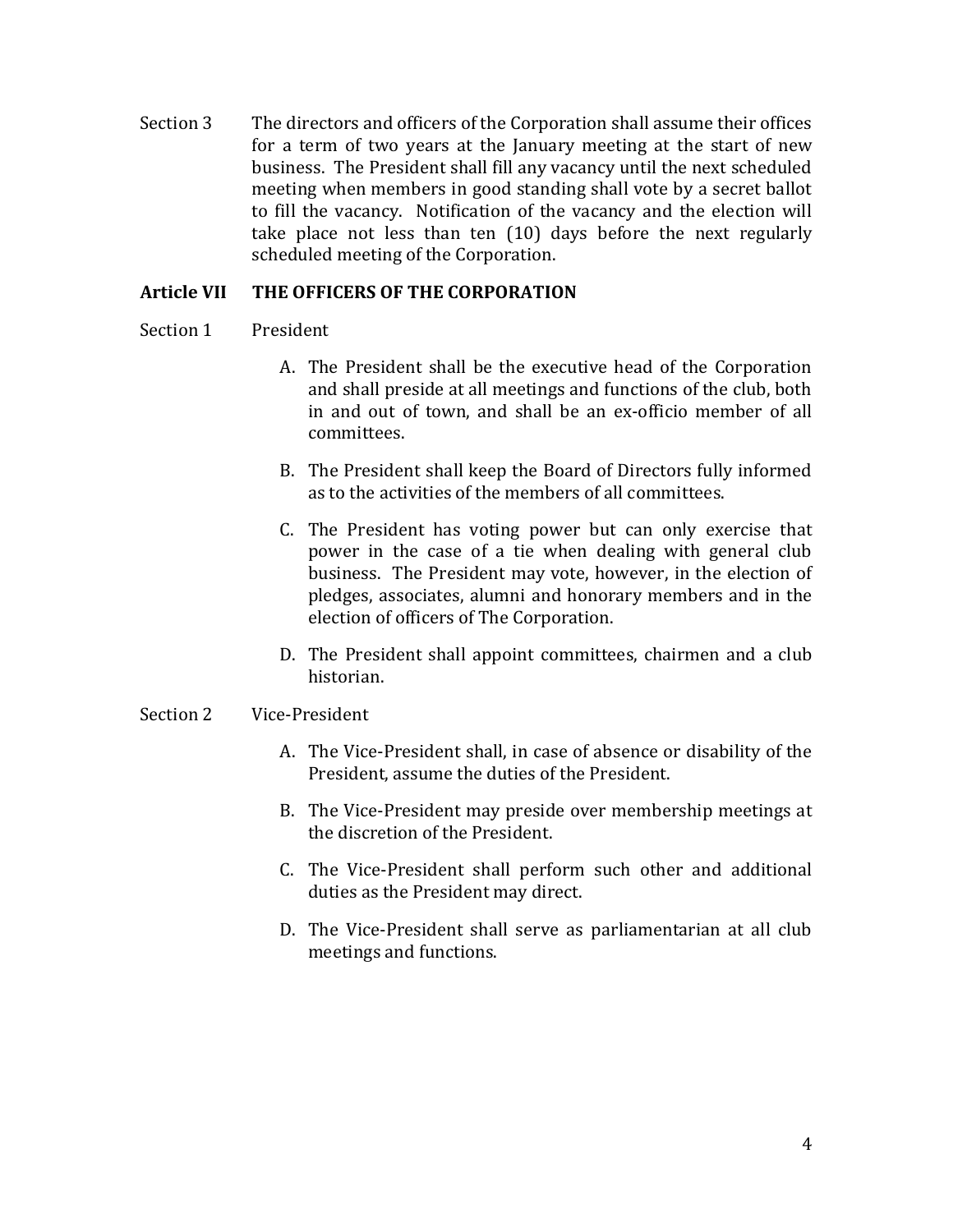#### Section 3 Secretary

- A. The Secretary shall record the minutes of The Corporation.
- B. The Secretary, with the help of the Treasurer, shall maintain club membership records and retain all membership applications.
- C. The Secretary shall provide written minutes of each meeting to the membership in a timely fashion.
- D. The Secretary shall provide the membership with an updated member directory to include all Honorary and Associate Members.

#### Section 4 Treasurer

- A. The Treasurer shall have general supervision of the financial operations of The Corporation and shall keep such records as deemed necessary.
- B. The Treasurer shall collect, deposit, and disperse all fees, dues and assessments.
- C. The Treasurer shall make written reports of the transactions of the Corporation and the Corporation's financial condition and distribute a copy to the membership at each regularly scheduled meeting.
- D. The Treasurer shall be responsible for maintaining The Corporation's checking account. Said account is to be maintained at a financial institution approved by the Directors of The Corporation.
- E. The Treasurer's records may be audited by such person or persons that the board shall appoint when deemed necessary.

#### Section 5 Road Captain

- A. The Road Captain shall oversee public relations activities dealing with handouts, printed materials, posters and other properties as it relates to external events such as; Fundraisers, charitable events, community groups, etc.
- B. The Road Captain shall coordinate in-town and out-of-town functions of the club with the approval of the President and shall present itemized receipts for all expenditures pertaining thereto for activities related to the scope of the position.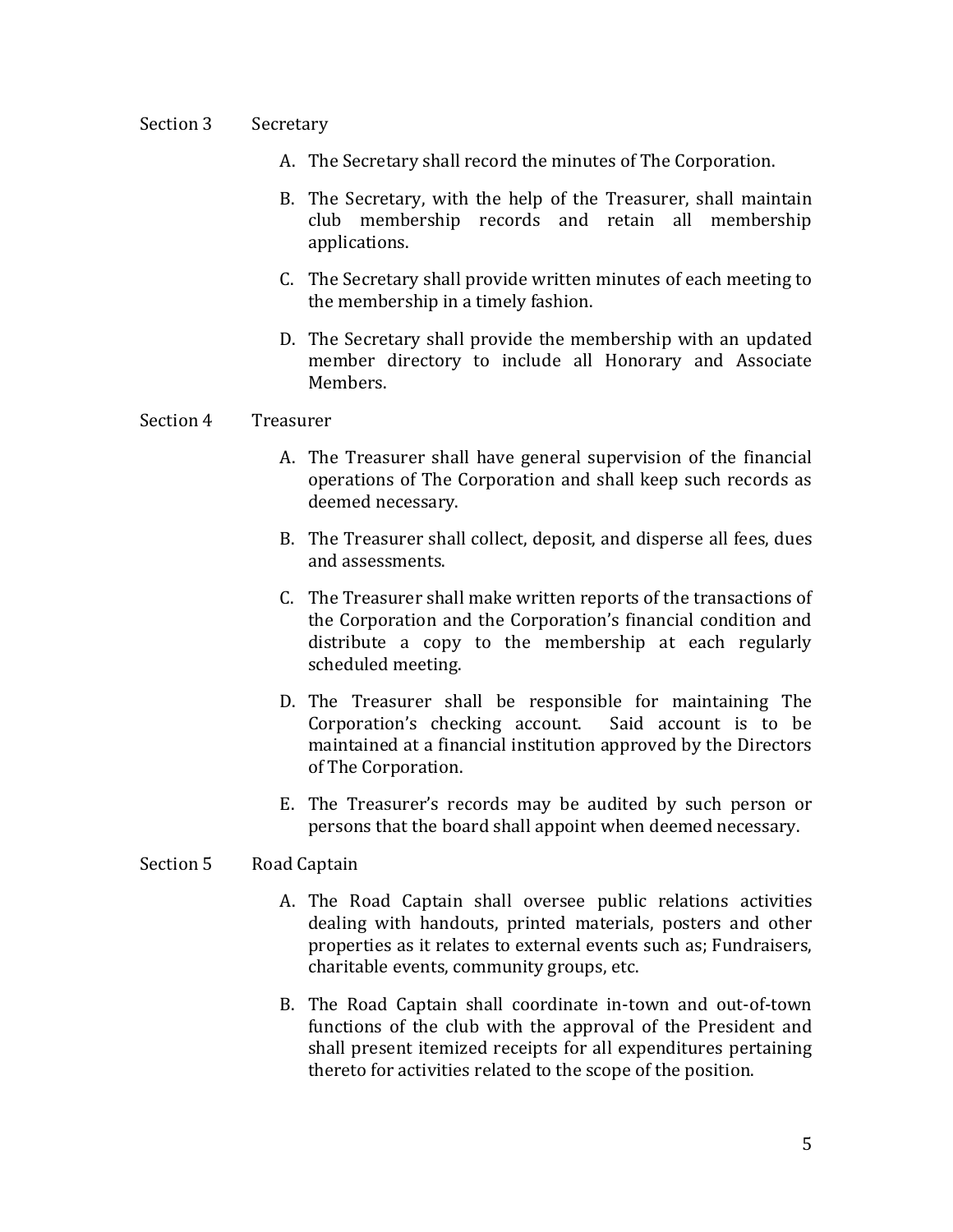#### Section 6 Sergeant at Arms

- A. The Sergeant at Arms shall oversee activities dealing with club patches, special pins, handouts, printed materials, posters and other properties as it relates to club activities and events hosted specifically by the club in the club's name such as private party events, balls, runs, etc.
- B. The Sergeant at Arms shall coordinate in-town and out-oftown functions of the club with the approval of the President and shall present itemized receipts for all expenditures pertaining thereto for activities related to the scope of the position.
- C. The Sergeant at Arms will act as internal monitor and mediate issues regarding personal discrepancies of members conduct as it relates to the club's code.

#### **Article VIII HISTORIAN**

- Section 1 A club Historian shall be appointed by the President
- Section 2 The Historian shall collect and maintain records, memorabilia, and photographs of the club and its activities.

#### **Article IX ORGANIZATION OF THE CORPORATION**

- Section 1 These By-Laws and Standing Rules shall be used for the guidance of this corporation.
- Section 2 By-Laws and Standing Rules shall be adopted or changed with previous written notice to members of the Corporation by a twothirds (2/3) majority vote at the next regularly called meeting of the membership of the Corporation. Notification is to be made not less than ten (10) days from the time of the meeting at which the vote is to be taken.
- Section 3 Proposed additions, deletions and amendments to the By-Laws of this Corporation shall first be proposed in writing by a member in good standing and presented to the Board of Directors. These changes shall then be presented to the corporate membership at the next regularly scheduled meeting.
- Section 4 A proposal to establish or change the home bar of the club shall be adopted only after ten (10) days of written notification of a vote on such a proposal.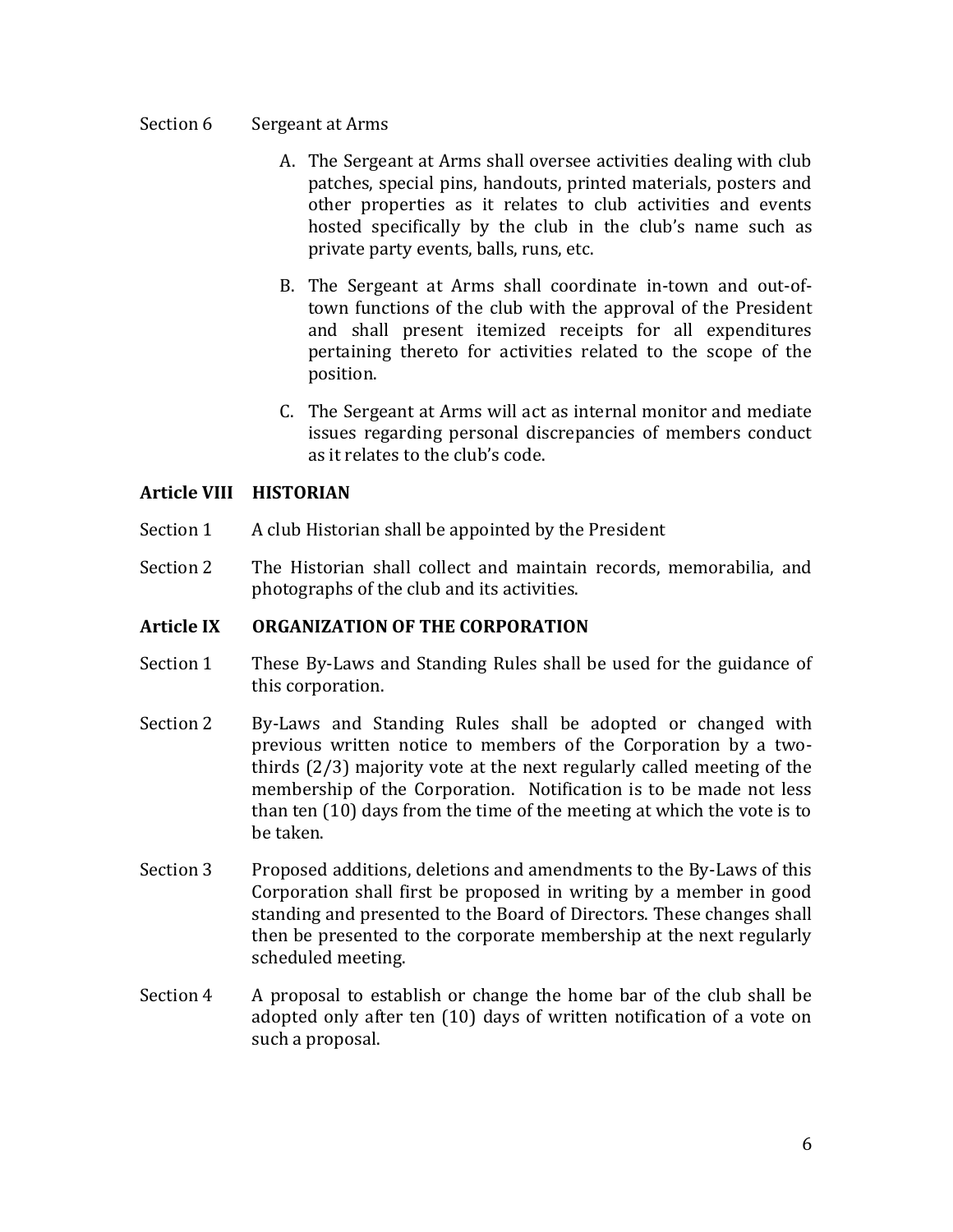#### **Article X RESTRICTIONS**

This Corporation shall be non-racial, non-partisan, non-sectarian and shall wholly abstain from any political or labor affiliations or endorsement of candidate for public office.

#### **Article XI FISCAL YEAR**

The Corporation's fiscal year shall begin January 1st and conclude on December 31st.

#### **Article XII LIQUIDATION AND DISTRIBUTION OF ASSETS**

- Section 1 A motion to dissolve the Corporation shall require an affirmative vote of two-thirds (2/3) of the members present, in person or by proxy, to be enacted. Such vote shall not be taken unless the members have been given written notice of the motion before the meeting at which the vote will be taken.
- Section 2 In case of dissolution of the Corporation and the liquidation of its affairs, any monies or other assets remaining after payment of all obligations shall be distributed to one or more similarly oriented organizations or to charities, as determined by vote of the members.
- Section 3 Upon the dissolution of the organization, assets shall be distributed for one or more exempt purposes within the meaning of section 501(c)(3) of the Internal Revenue Code, or corresponding section of any future federal tax code, or shall be distributed to the federal government, or to a state or local government, for a public purpose. Any such assets not disposed of shall be disposed of by the Court of Common Pleas of the county in which the principal office of the organization is then located, exclusively for such purposes or to such organization or organizations, as said Court shall determine, which are organized and operated exclusively for such purposes.
- Section 4 Said organization is organized exclusively for charitable, religious, educational, and scientific purposes, including, for such purposes, the making of distributions to organizations that qualify as exempt organizations under section  $501(c)(3)$  of the Internal Revenue Code, or corresponding section of any future federal tax code.
- Section 5 No part of the net earnings of the organization shall inure to the benefit of, or be distributable to its members, trustees, officers, or other private persons, except that the organization shall be authorized and empowered to pay reasonable compensation for services rendered and to make payments and distributions in furtherance of the purposes set forth in the purpose clause hereof. No substantial part of the activities of the organization shall be the carrying on of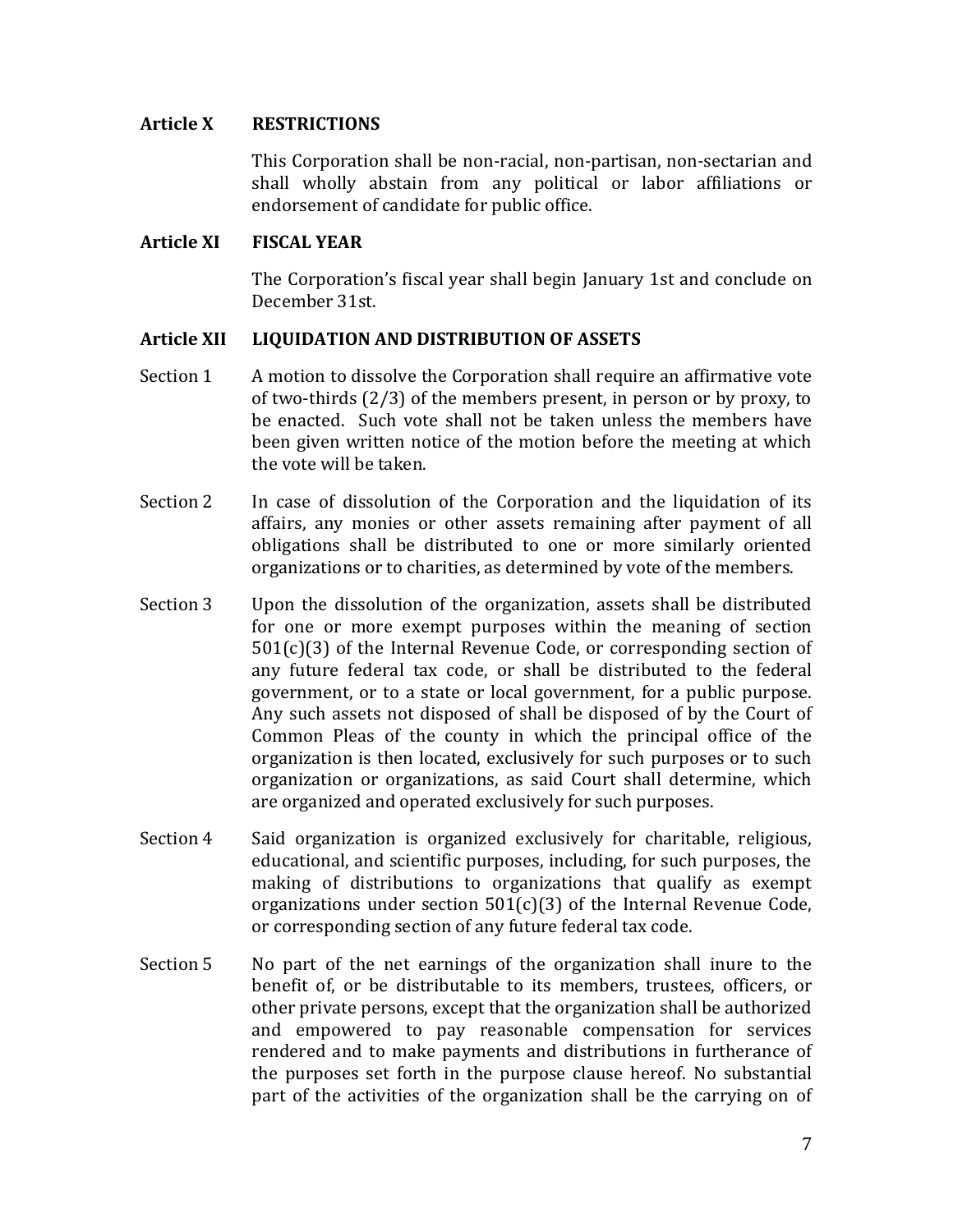propaganda, or otherwise attempting to influence legislation, and the organization shall not participate in, or intervene in (including the publishing or distribution of statements) any political campaign on behalf of any candidate for public office. Notwithstanding any other provision of this document, the organization shall not carry on any other purposes not permitted to be carried on (a) by an organization exempt from federal income tax under section  $501(c)(3)$  of the Internal Revenue Code, or corresponding section of any future federal tax code, or (b) by an organization, contributions to which are deductible under section 170(c)(3) of the Internal Revenue Code, or corresponding section of any future federal tax code.

#### **Article XIII QUORUM**

- Section 1 The presence of two-thirds  $(2/3)$  of the active members is necessary to establish a quorum at a meeting. Proxies are not to be counted except on a vote to dissolve the corporation.
- Section 2 A quorum of the Corporation is required at meetings in which Corporation business is to be transacted.

#### **Article XIV RECORD**

The corporation shall keep correct and complete books and records of all accounts and shall also keep minutes of the proceedings of its regular and special meetings of members and the Board of Directors. The Secretary and the Treasurer shall keep a record of the members. All books and records of the Corporation may be inspected by any active member for any purpose, at any reasonable time. The Secretary, Treasurer and Historian shall maintain all past and present records and turn them over to their successors.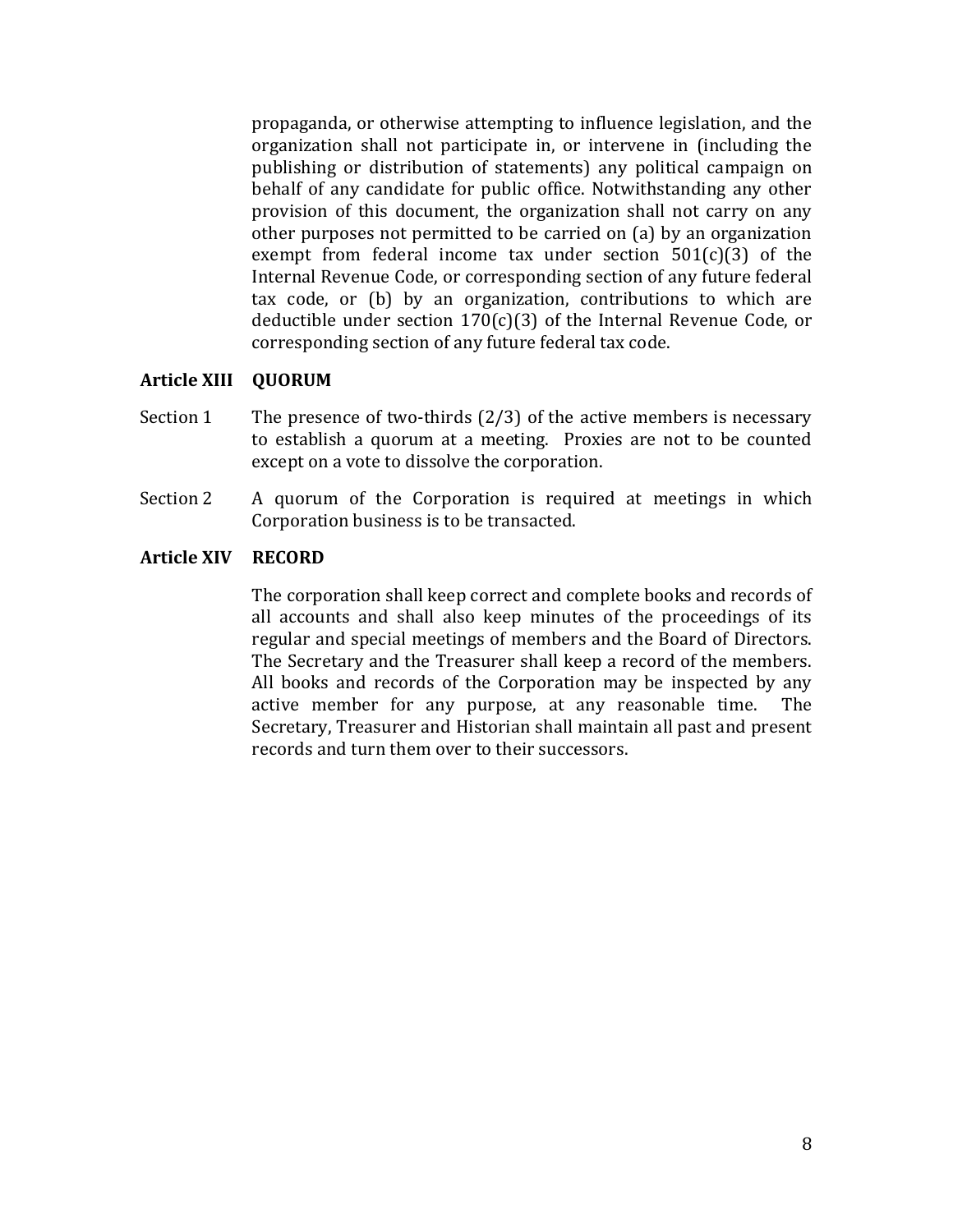#### **REVISED APRIL 2016**

## **STANDING RULES OF ORDER**

#### **Article I FINANCES AND DUES**

- Section 1 Dues will be assessed according to types of membership as follows:
	- A. Active/Regular \$5 per month (\$10 per month may be paid with  $\frac{1}{2}$ of it going to a fund for a member that might not be able to afford dues, managed by the Treasurer.
	- B. Pledge \$5 per Month
	- C. Associate  $$35$  One-Time-Only
	- D. Honorary No Charge
	- E. Honorary Associate No Charge
	- F. Alumni No Charge
	- G. Auxiliary \$25 One-Time-Only
- Section 2 Certain use of corporation property requires payment of fees. All the fees are payable upon issuance of the equipment and are refundable upon return of the equipment if it is in good condition. The fees for the following items will be assessed at the current cost to the club.
	- A. Initial Charge for Patches, Pins and Shirts

|  | 1. Overlay (Leather Vest) | \$56.00 (Larger sizes the price varies) |
|--|---------------------------|-----------------------------------------|
|  | 2. Small Patch            | \$5.00                                  |
|  | 3. Large Patch            | \$15.00                                 |
|  | 4. Hoist Gear Pin         | \$5.00                                  |
|  | 5. Name Pin               | \$20.00                                 |
|  | 6. Mid-America Patch      | \$5.00                                  |
|  | 7. T-Shirt                | <b>TBD</b>                              |
|  | 8. Dress Uniform Shirt    | <b>TBD</b>                              |
|  | 9. Dress Pants            | <b>TBD</b>                              |
|  | 10. Sam Brown Belt        | TBD                                     |
|  |                           |                                         |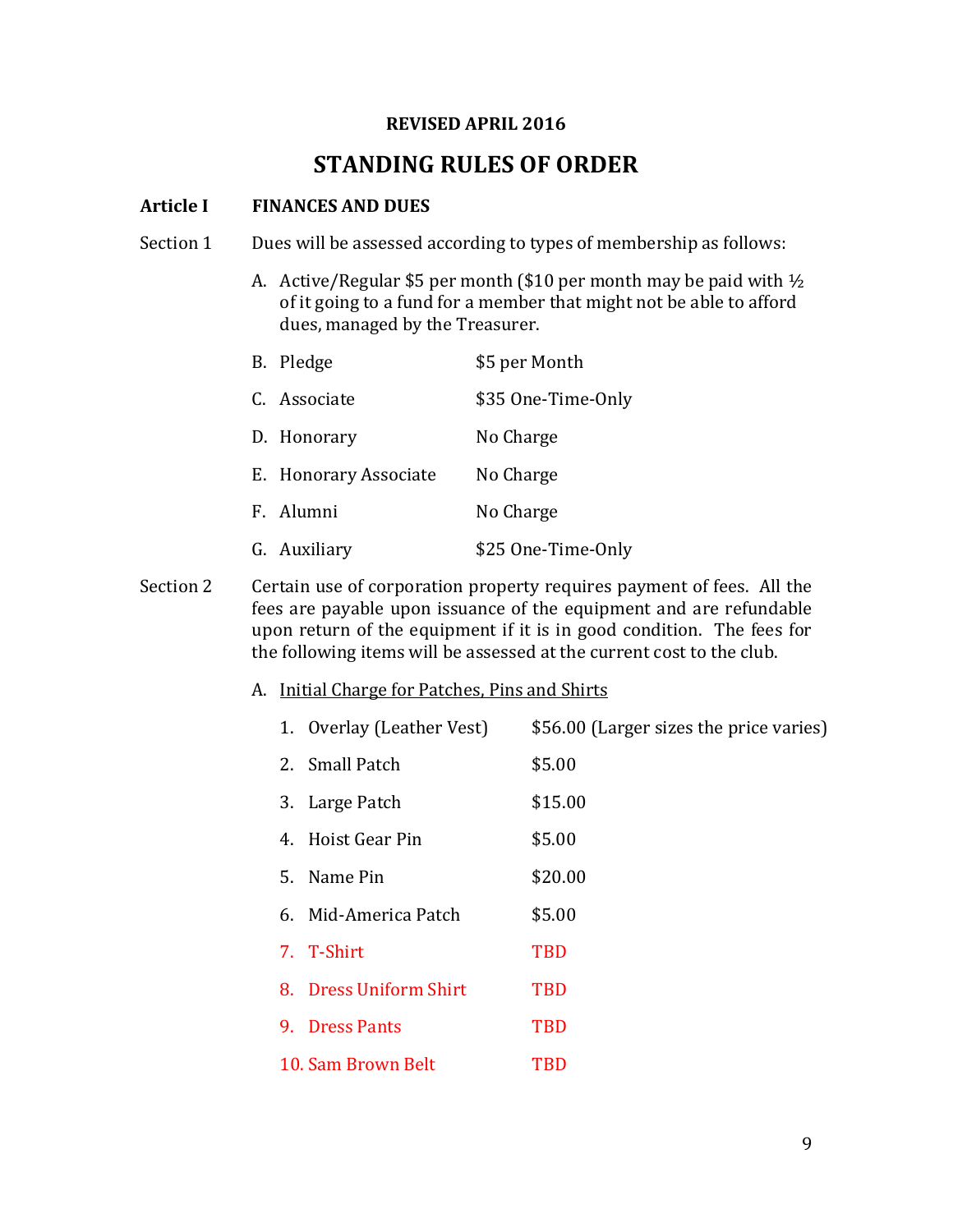#### **Article II MEMBERSHIP MEETINGS**

The club will hold a regular monthly meeting and such other meetings as may be needed as called by the President or the Board of Directors.

#### **Article III NOMINATIONS, ELECTIONS AND INAUGURATION OF OFFICERS AND DIRECTORS**

- Section 1 All members nominated for offices in the Corporation must be in good standing.
- Section 2 If, by the December meeting, a run has been scheduled within the next twelve months, members will be nominated for office at the second regularly scheduled meeting before the run, elected at the meeting before the run, and sworn in and assume their offices at the meeting after the run, apart from the Treasurer who shall be sworn in and assume his office on April 1st.

If, by the December meeting, no run has been scheduled within the next twelve months, members will be nominated for office at the regularly scheduled meeting in December, elected at the January meeting, and sworn in and assume their offices when the club agenda changes from old business to new business at the January meeting, apart from the Treasurer who shall be sworn in and assume his office April 1st.

- Section 3 In all elections, voting shall be by secret ballot.
- Section 4 Elections shall be conducted in the following order: President, Road Captain, Secretary, Treasurer, Vice-President.
- Section 5 If a quorum is not reached at the nominating meeting or the election meeting, the officers will continue to hold office until these requirements can be met. Until a successor can be sworn in, any office will continue to be held by the incumbent.
- Section 6 The in-coming President will be sworn in by the out-going President after which the new President will swear in the other new officers. In the case of re-election of the President, the out-going Vice-President shall swear in the President.

#### **Article IV Membership Requirements**

#### Section 1 Active Membership

A. An individual expressing a desire to become an Active Member shall first be required to attend Hoist hosted or sanctioned events and/or regularly scheduled meetings to meet the membership over a two-month period of time.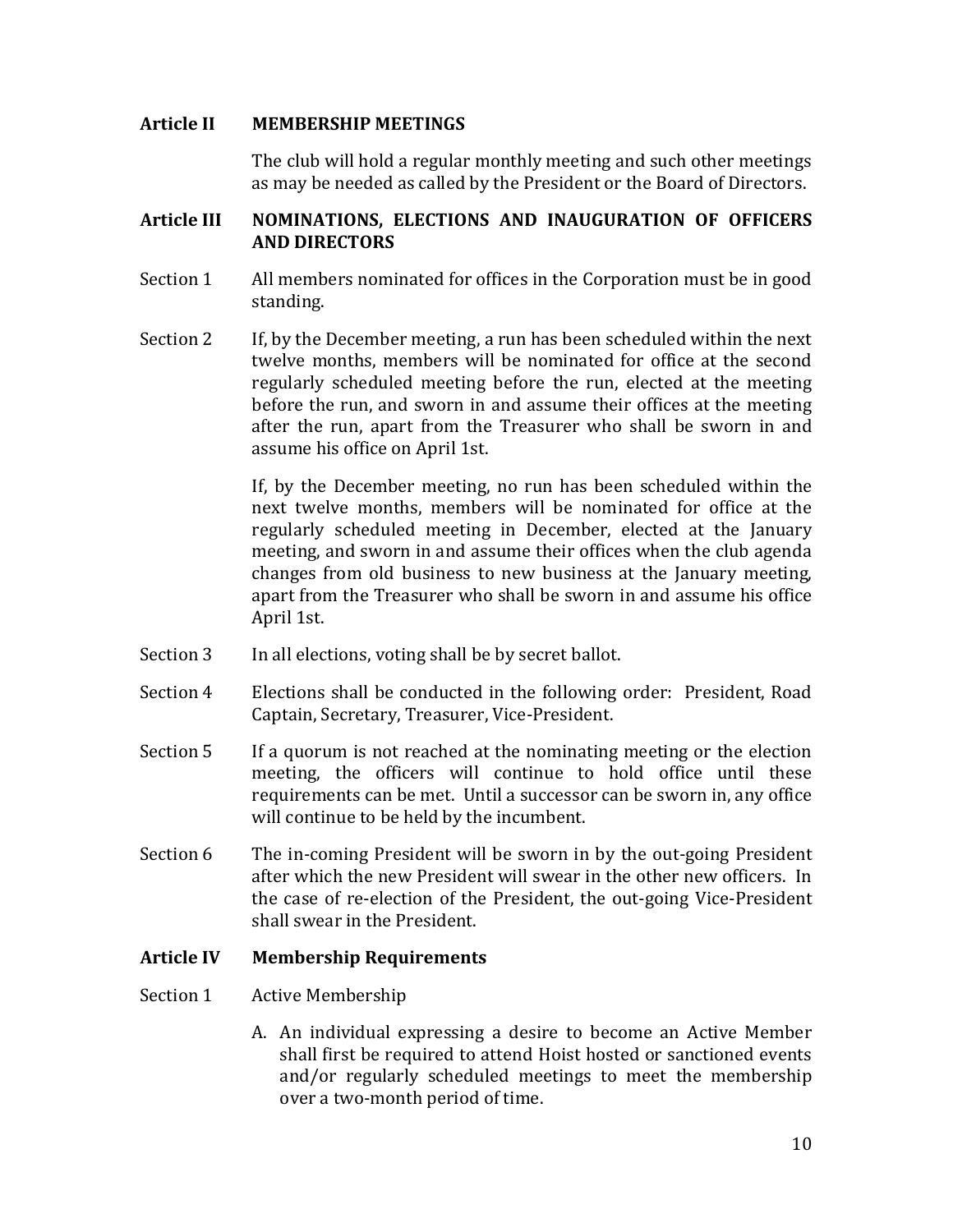- B. The individual must attend a regularly scheduled meeting at which time he may request an application for membership.
- C. A completed application for membership must be filed for consideration.
- D. The individual may then submit his application for Active Membership along with the appropriate fees.
- E. The individual shall be voted on at the meeting at which the application is submitted. If accepted by two-thirds (2/3) vote of the members present, the applicant enters the Club as a Pledge.
- F. Committee Chairmen shall be active members.
- G. An Active Member shall pay his monthly dues and other fees at a regularly scheduled meeting or by mail to the Treasurer unless otherwise excused by the Board of Directors.
- H. No active Member shall fail or refuse to attend and participate in two (2) consecutive meetings (or club sanctioned functions) unless he has informed the President or a Board Member of the Corporation prior to the meeting (event) together with a justifiable reason.
- I. Active Members are strongly encouraged to attend two runs or similar club functions per year, one of which may be an in town run of another club.

#### Section 2 Pledge

- A. Once accepted as a Pledge, an applicant shall serve a pledgeship of a minimum of six (6) consecutive months.
- B. A Pledge is elevated to Active status by two-thirds (2/3) vote of the members present fourth regular meeting.
- C. A Pledge shall have the right to wear a pledge pin or right lapel or shirt collar.
- D. A Pledge shall have the right to take part in closed Corporation activities but he does not have the right to vote.
- E. A Pledge shall pay his assessed monthly dues.
- F. A Pledge shall make himself available to assist Active members in the performance of Club activities.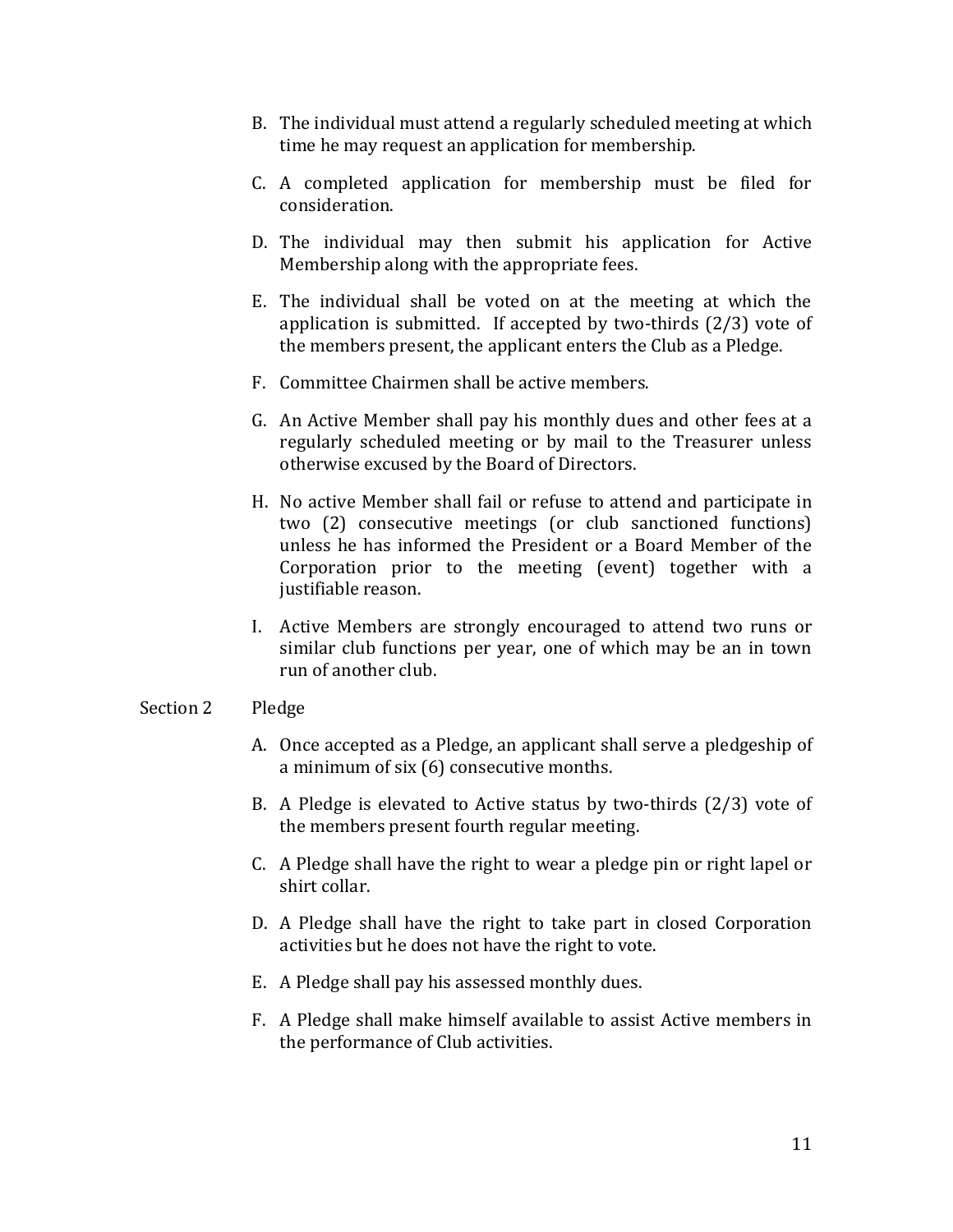- G. A Pledge shall study and learn the By-Laws and Standing Rules of Order of this Corporation before they shall be admitted as an Active Member.
- H. A Pledge shall complete, during his pledgeship, the tasks set forth in the pledge handbook.

#### Section 3 Associates

- A. An Associate shall be a full member of another recognized Club or a former member of this club who resigned in good standing.
- B. An individual deserving to become an Associate shall submit an application accompanied by a photograph of the applicant and a fee and small patch charge as established in these rules.
- C. An individual desiring to be an Associate must be sponsored by two (2) Active Members who are in good standing. An officer of the applicant's club must certify that he is in good standing.
- D. An applicant may be voted upon at the meeting at which the application has been received. A vote of two—thirds (2/3) of the members present is necessary for acceptance.
- E. Associate Members have the right to wear the small patch.
- F. Associate members may attend all meetings and activities of the Corporation unless they are excluded at the direction of the chair. At club meetings, Associates may voice opinions but may not vote.
- G. An Associate will show a willingness to assist the Corporation in its activities.

#### Section 4 Honorary Members

- A. Honorary membership may be bestowed by the Corporation at any meeting of the membership by a one hundred percent (100%) affirmative vote of those present and voting. Honorary membership should only be bestowed on such persons as the membership shall select in recognition of exceptional services performed on behalf of the Corporation. In this instance, abstention shall not be counted in the total vote.
- B. Honorary members shall have the same rights as active members, with the exception of voting privileges.
- C. Honorary members shall have the right to wear the large and small patch.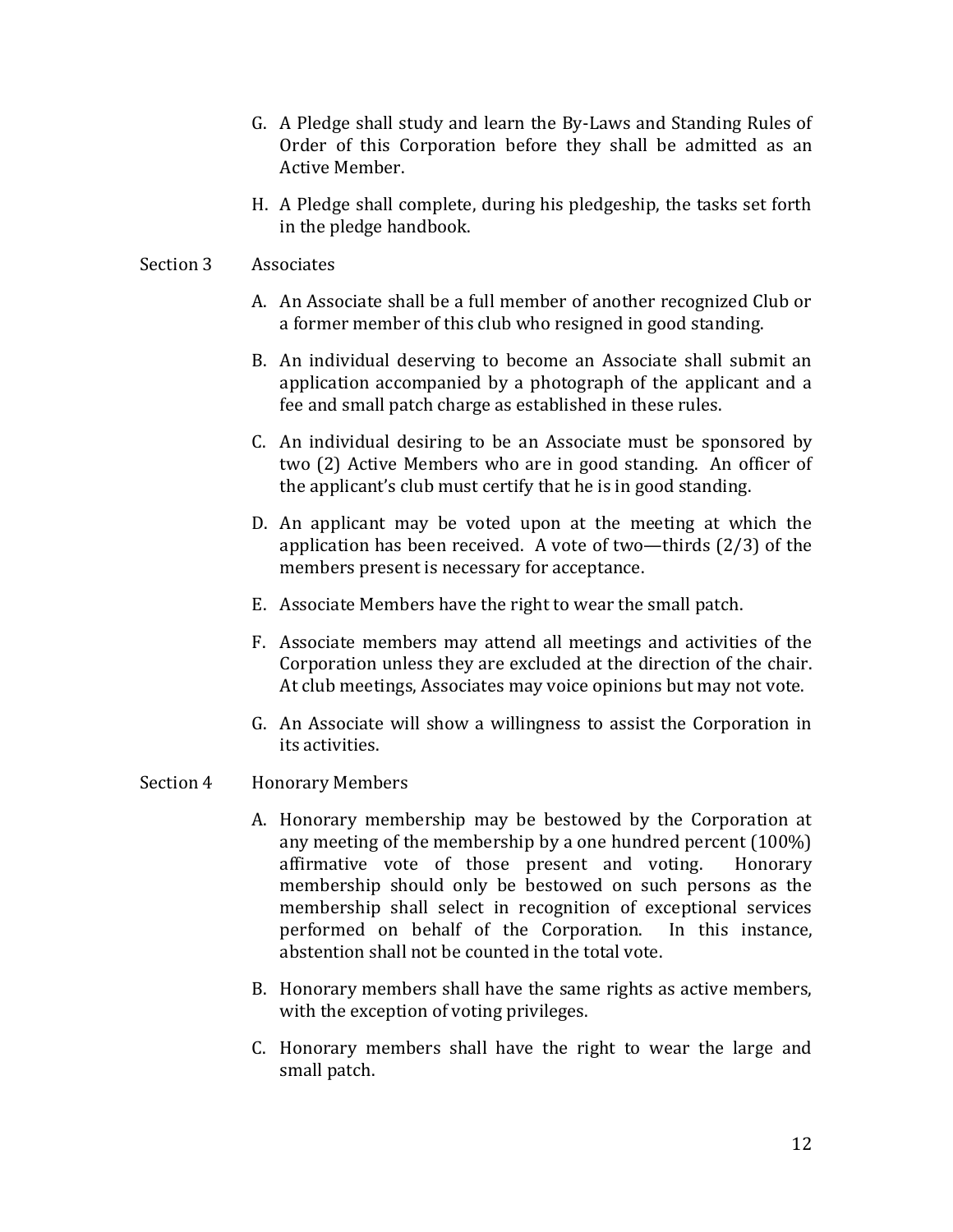#### Section 5 Honorary Associate Membership Status

- A. Honorary Associate membership may be bestowed by the Corporation at any meeting of the membership by a one hundred percent (100%) affirmative vote of those present and voting. Honorary Associate membership should only be bestowed on such persons as the membership shall select in recognition of services performed on behalf of the Corporation. In this instance, abstentions shall be counted in the total vote.
- B. Honorary Associate members shall have the rights and duties set forth in Section3, paragraphs E, F and H.

#### Section 6 Alumni Membership

- A. After 10 years of Active Membership, Alumni membership may be bestowed by the Corporation by a two-thirds (2/3) affirmative vote. The request for status change shall be initiated by the Active member.
- B. Alumni members shall have the same rights as Active members, with the exception of voting privileges.
- C. Alumni members shall have the right to wear the large and small patch.
- Section 7 Auxiliary Membership
	- A. An Auxiliary shall be anyone unable to perform the responsibilities of a full member.
	- B. An individual desiring to become an Auxiliary member shall submit an application accompanied by a photograph of the applicant and a fee as established in these rules.
	- C. An individual desiring an Auxiliary member must be sponsored by two (2) Active Members who are in good standing.
	- D. An applicant may be voted upon at the meeting at which the application has been received. A vote of two-thirds (2/3) of the members present is necessary for acceptance.
	- E. Auxiliary Members have the right to wear an Auxiliary Member shirt but no other credentials
	- F. Auxiliary Members may attend all meetings and activities of the Corporation unless they are excluded at the direction of the chair. At club meetings, Auxiliary members may voice opinions but may not vote.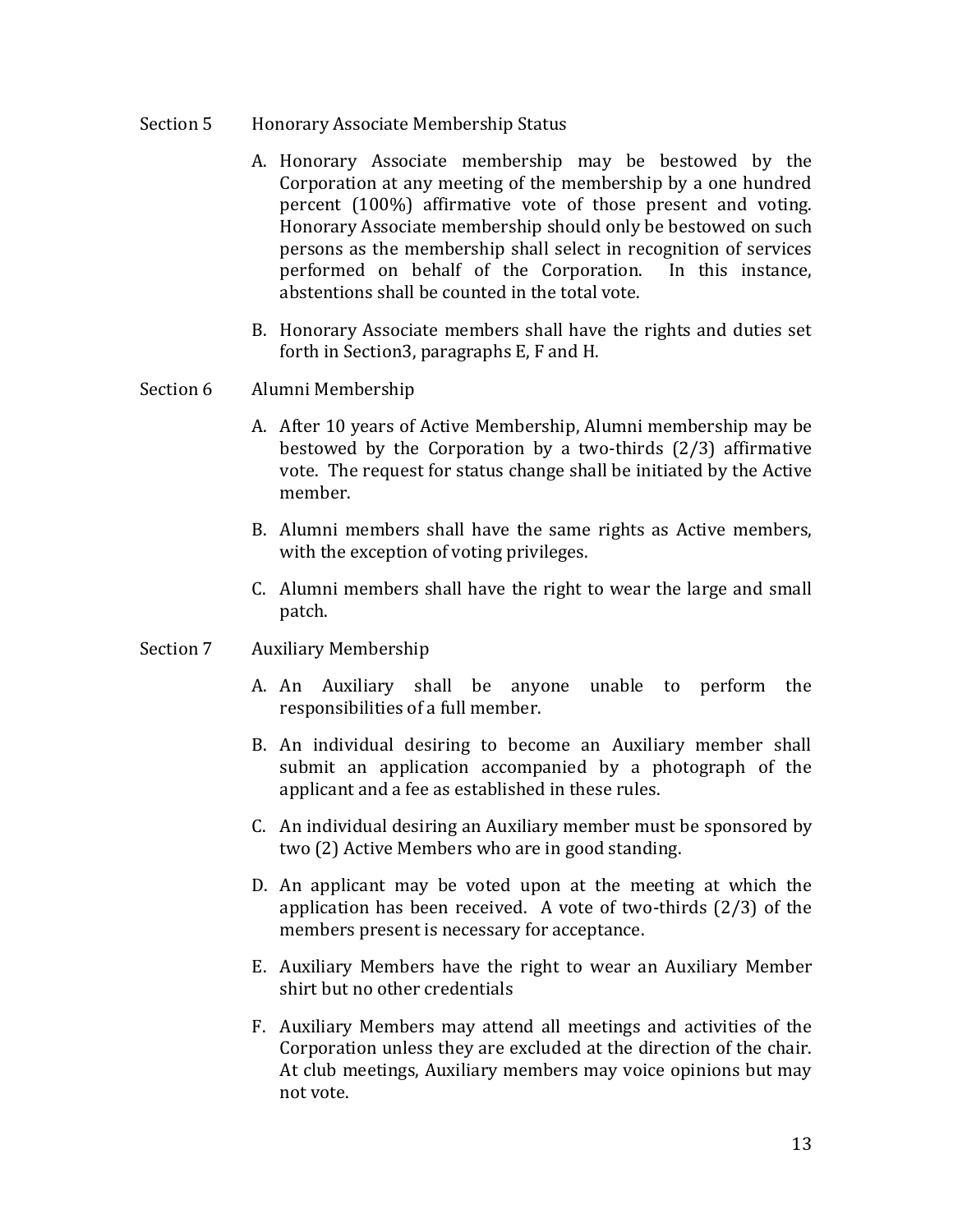G. An Auxiliary will show a willingness to assist the Corporation in its activities.

#### **Article V CHANGES IN MEMBERSHIP STATUS**

- Section 1 If an Associate applies for active membership, he may be voted to pledgeship without being required to attend meetings beforehand.
- Section 2 An Active Member may choose to become an Associate due to relocation, etc. He shall return all club property except for the small patch. This patch will have to be transferred to the right side of his overlay.
- Section 3 A member may be granted temporary inactive status by the Corporation due to sick leave or any other personal reason.
- Section 4 If a former active member of Hoist who resigned or otherwise left membership of the club while in good standing, desires to rejoin the club, the person shall be readmitted to the club in a three (3) month probationary status upon an affirmative vote by two-thirds (2/3) of the members present at a regular club meeting. During the 3-month probationary period the probationary member shall have all the duties, privileges, and responsibilities of a pledge. The probationary member shall be observed during this time by the active members so that they may determine if the person should be readmitted as an active member of the club. Once the 3-month probationary period has ended a vote shall be taken at the next club meeting and upon an affirmative vote by two-thirds (2/3) of the members present the probationary member shall be elevated to active member status.

#### **Article VI Disciplinary Action**

- Section 1 Any member in good standing can bring charges, which shall be submitted to the Board by means of a signed document.
- Section 2 The Board of Directors shall then call a meeting of the Board within thirty (30) days of the bringing of this charge.
- Section 3 The accused member shall be notified of the charges and the meeting by mail not less than ten (10) and not more than thirty (30) days before the meeting, as shall the person bringing the charges.
- Section 4 At the time of the meeting, the Board of Directors shall determine the validity of the charges and shall assess disciplinary action, the Board agreeing by two-thirds (2/3) vote, after both parties involved have had an opportunity to present their case.

Section 5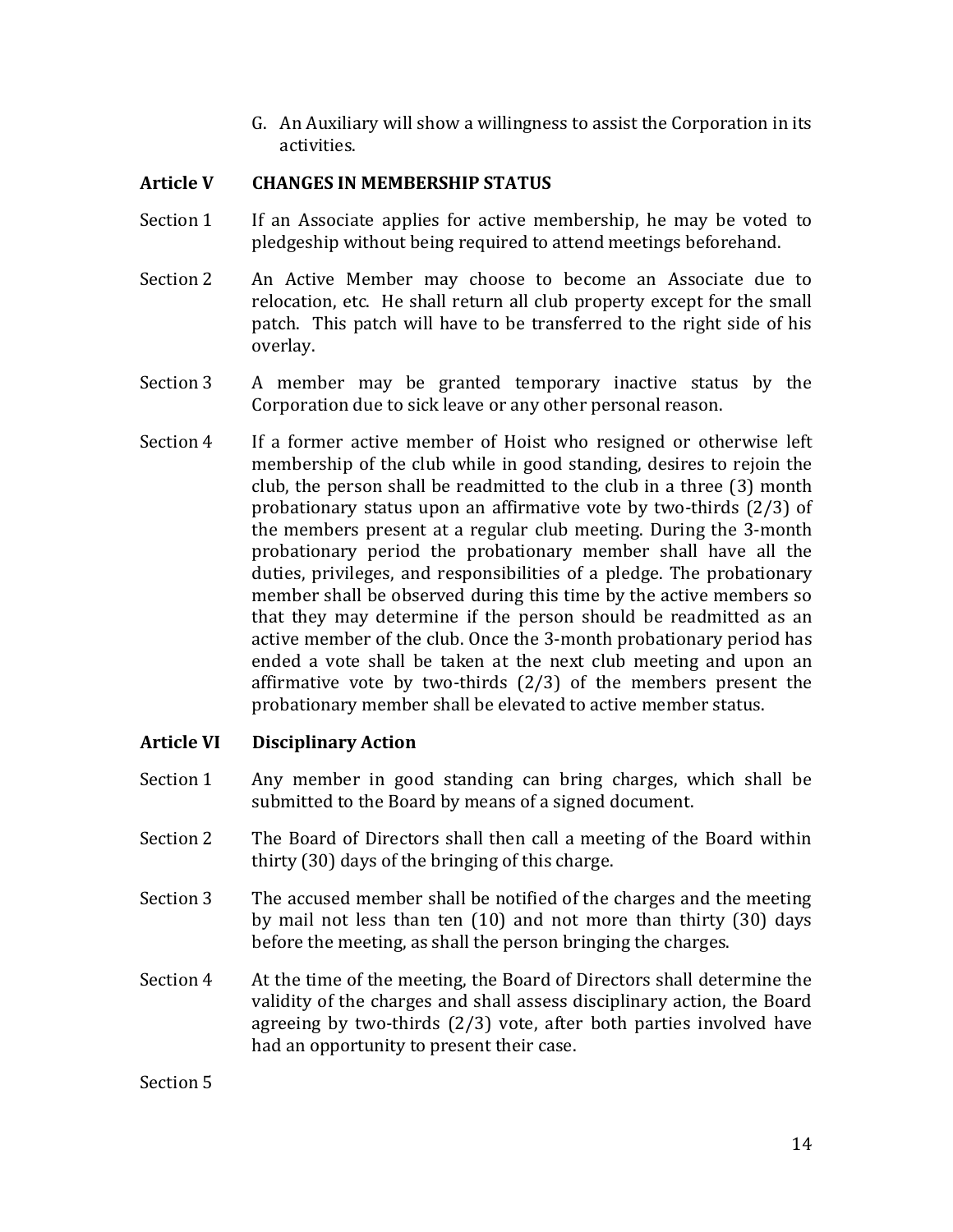- Section 6 If found guilty, the accused member has the right to appeal to the Corporation membership at the next regularly scheduled meeting, at which he is required to attend. If he cannot attend for any other than a reasonable excuse or refuses to attend, the action of the Board stands.
- Section 7 The President of the Corporation shall inform the membership of the findings of the Board at the meeting in which the appeal is being made and the accused shall be granted reasonable time to address the membership on his behalf or may name some other Corporation member in good standing representative to address the membership issue for him. In either case, his presence is mandatory.
- Section 8 Upon a vote of a majority of the membership, the findings and penalty assessed by the Board may be either set aside or reduced, but not increased. Neither the accused nor the accuser may vote on the question.
- Section 9 In the event a majority of the members present, and voting shall fail to agree, the findings and penalty of the Board shall stand.
- Section 10 No officer who is either accused or the accusing party shall sit as a member of the Board of Directors for the purpose of hearing the charges brought by or against him.
- Section 11 Officers may be removed from office for any offense which would warrant disciplinary action against the said officer as provide for in these Rules, or for the refusal to perform their duties as stated in Article VII of the By-laws.
	- A. Any three active members in good standing can bring charges against an officer, providing that one of the three is a member of the Board of Directors. Outside of this, six members are needed to bring charges.
	- B. The Vice-President may not make a motion for the removal of the President.
	- C. In the event of the removal of the President is sought, the Road Captain shall preside at the meetings unless the Road Captain shall have made or seconded the motion to remove, in which case, the Treasurer shall preside.
	- D. Upon bringing charges, the normal course of disciplinary action is taken. (cf. Article VI, 1-8 of the "Standing Rules of order of Hoist,  $Inc."$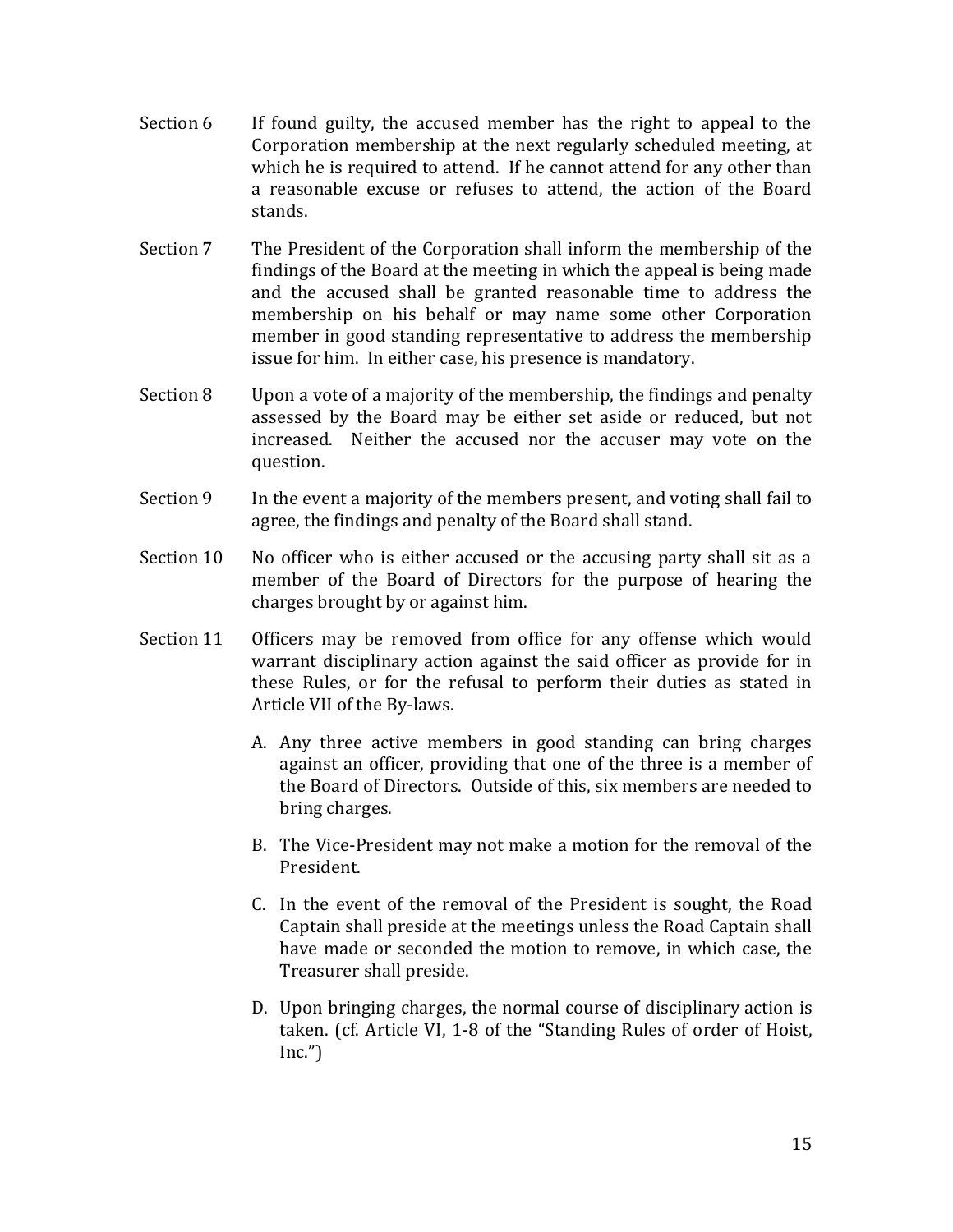- E. If the charges or the bringing of charges involves three (3) members of the Board, the case is taken to the full membership, where two-thirds (2/3) of the membership is required to take or not to take action, and if necessary, determine what action is to be taken. In this instance, the decision is final.
- Section 12 A member found guilty of any of the following charges may be penalized by, among other things, expulsion:
	- A. Failure or refusal to dues for a period of three (3) consecutive months (three (3) consecutive meetings) unless otherwise excused by the Board
	- B. In the case of Active members, failure, or refusal to attend two (2) consecutive meetings of the Corporation, unless otherwise excused by the Board.
	- C. For conduct of such a nature as to endanger the health, or safety, or reputation of other members of the Corporation, the Corporation itself or another person, or conduct disruptive or damaging to the purpose of the Corporation.
	- D. In the case of Active Members, for becoming an Active Member of any other club, though nothing herein shall be construed to prohibit any Active Member from becoming an Associate or Honorary Member of any other club.
- Section 13 Any other charges may be brought within the stated guidelines and procedures (cf. "Standing Rules, Article VI")

#### **Article VII CORPORATION COLORS**

- Section 1 The official Corporation colors shall consist of the following uniforms which must be worn at all club sanctioned events.
	- A. Informal Uniform (Shall be worn at any club event except in a member's home.)
		- 1. Overlay shall consist of a black leather sleeveless vest with the following:
			- a. Small patch on the left side, either one inch above the pocket or two inches below the shoulder of the leather vest.
			- b. Name badge under the small patch. (Officer pin to be worn above the name badge.)
			- c. If applicable, silver "flying tire: on the left side below the name badge (this will be offered to members for service of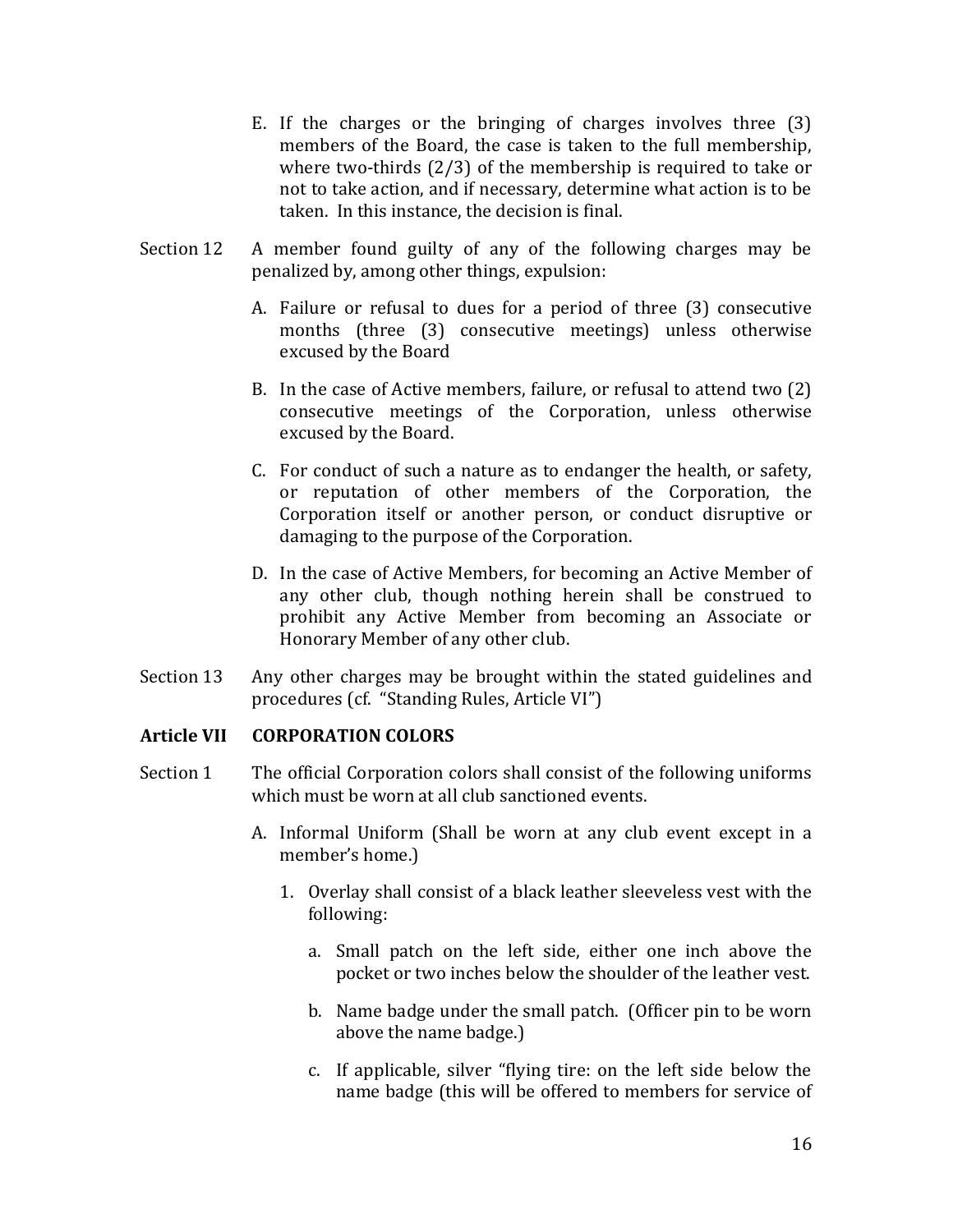5 or more years as of Fall 2020. Service years are not retroactive if a member rejoins).

- d. Small Hoist "gear pin" on right collar tab (upper right side on leather vest).
- e. Large patch shall be worn on the back of the overlay approximately one (1) inch below the seam.
- f. Any Associate patches shall be worn on the right side of the front or the back at the bottom.
- g. Mid-America patch shall be worn on the lower front right side.
- 2. If a t-shirt is worn it should be black or white. This shirt may bear the corporate logo but is not required. A plain colored shirt for flagging purposes will also be allowed.
- 3. A harness or other may be worn instead of a t-shirt.
- 4. Denim or leather pants or kilts (shorts can be worn from Memorial Day to Labor Day).
- 5. Footwear appropriate to the event or venue.
- 6. Accessories on the overlay:
	- a. The only accessories that can be worn on the overlay are buttons pertaining to clubs, runs, and motorcycle pins and patches.
	- b. Non-club related patches, pins, and other accessories must be approved by the Board.
- B. Formal Uniform (Shall be worn at formal run banquets or prior announced events.)
	- 1. Black uniform pants with blue stripe and red interior stripe.
	- 2. White uniform shirt with small Hoist patch on left.
	- 3. Small gear pin on right lapel.
	- 4. Black tie.
	- 5. Sam Brown belt black in color.
	- 6. Black socks, if visible.
	- 7. Black boots (high shine) or dress shoes.